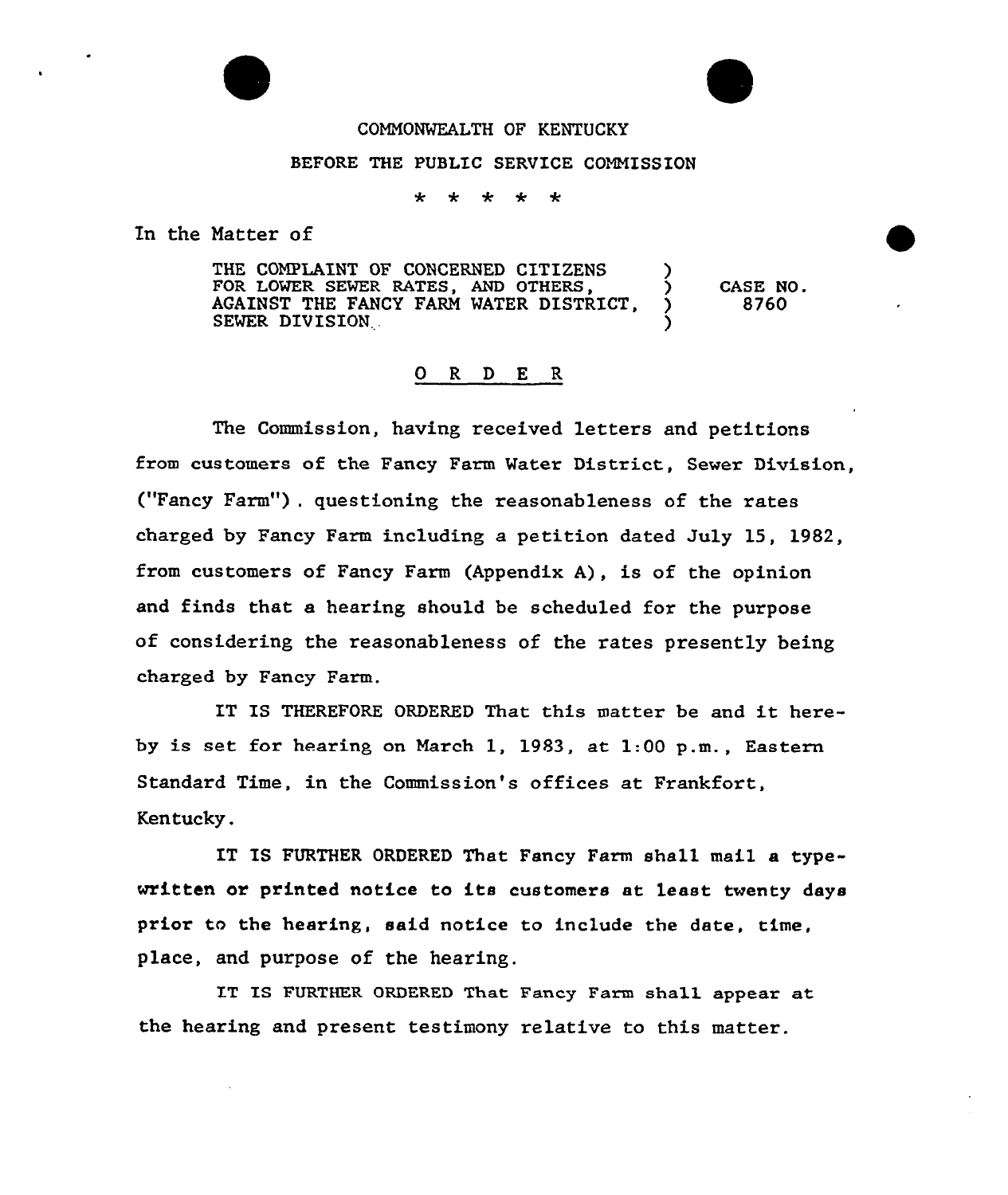

المدار المدار المدار المستعملة



Done at Frankfort, Kentucky, this 1st day of February, 1983.

PUBLIC SERVICE COMMISSION

Vice Chairman/

Commissione

ATTEST:

Secretary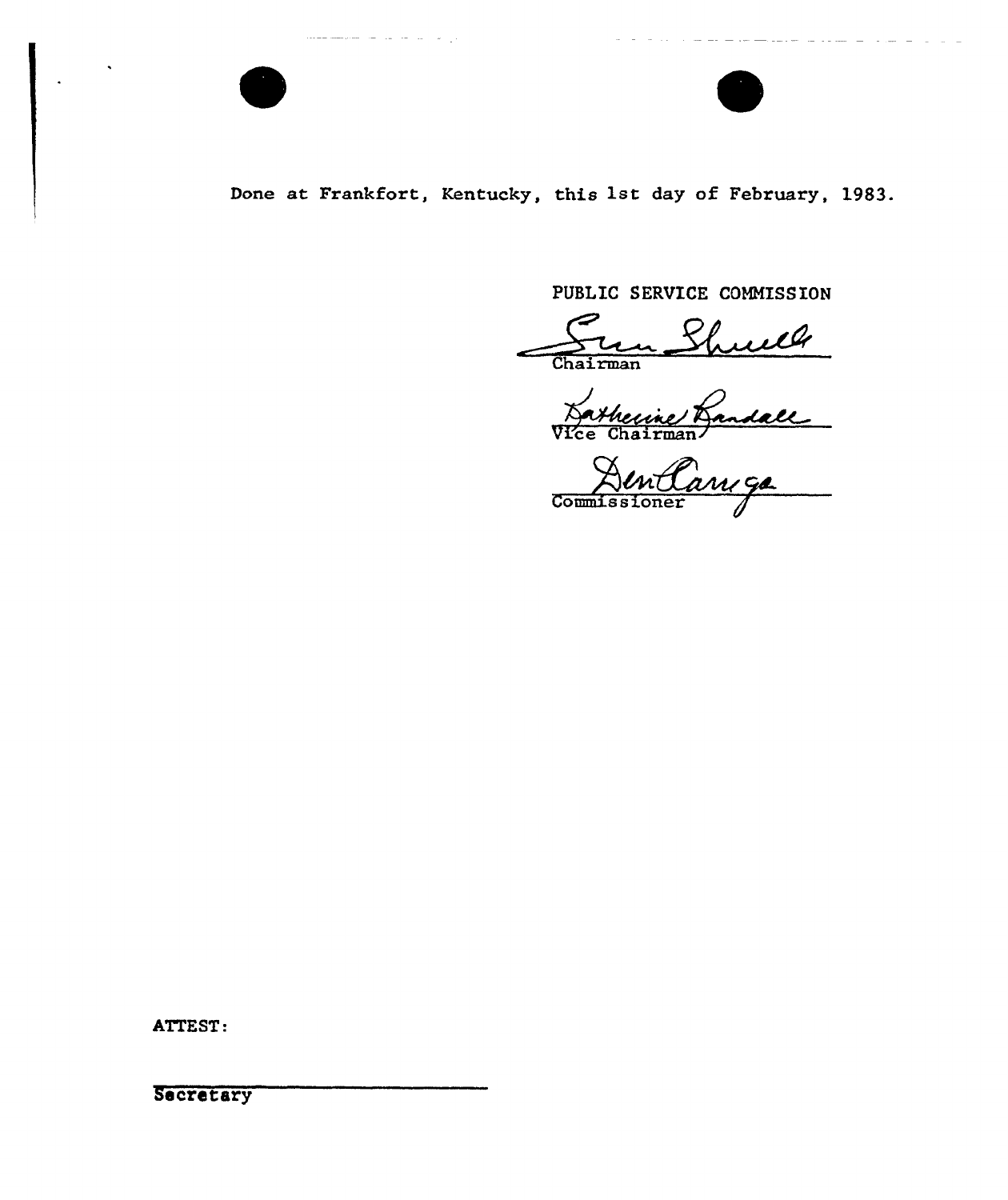



 $Ju1$ ; 15, 1982

#### Dear Sir:

AS concerned customers of the Fancy Farm, Aentucky sewer and Water . Astrict, we are requesting information concerning an order of the Utulity kegulatory Commission in case no. 7739 dated September 20, ibbo in which monthly rates were prescribed for all customers served uy Funcy Farm water District, meacr mivision.

when the project of a sewer system was first presented to the remewater of Fandy Farm by an appearted board, we were not fed to allmieve that our sewer bills would run much higher than our words of all man been. However, on the average the sewer rates are anythere are Ju to 40 dollars per family. In this time of coonomic stress, this In cartinly a hardship for many families in the area.

..... juestions are asked about these rates to this appointed to ..., se questions are avoided. Individuals have asked to attend the word's meetings but are not informed when or where the meetings وعافاه كشفور اعتادته

SINCE this board we not what the contract of the media have Not had any voice in the rate setting and policy making, we went Sewer Rates changed and, it so, what procedures should no read.

Thankyou ior your interest and your help will be greatly apprecizted. For further information, contact J.v. Lockett, box n. County Front willie Salmate Morra Evice  $12. \frac{2}{\sqrt{26}}$ refletues le 2. William Grootley 1. Thread Thomas, Elmen Clevel Tellie 1. 2. Anna Mai. May C Lie 14. Day Sam 24. Jada Hand 15 Schman Nijia Britannie 10. Mars. à Parle, 20. Juillet Cinstitut 1. 1. Restor in Deaths Committee former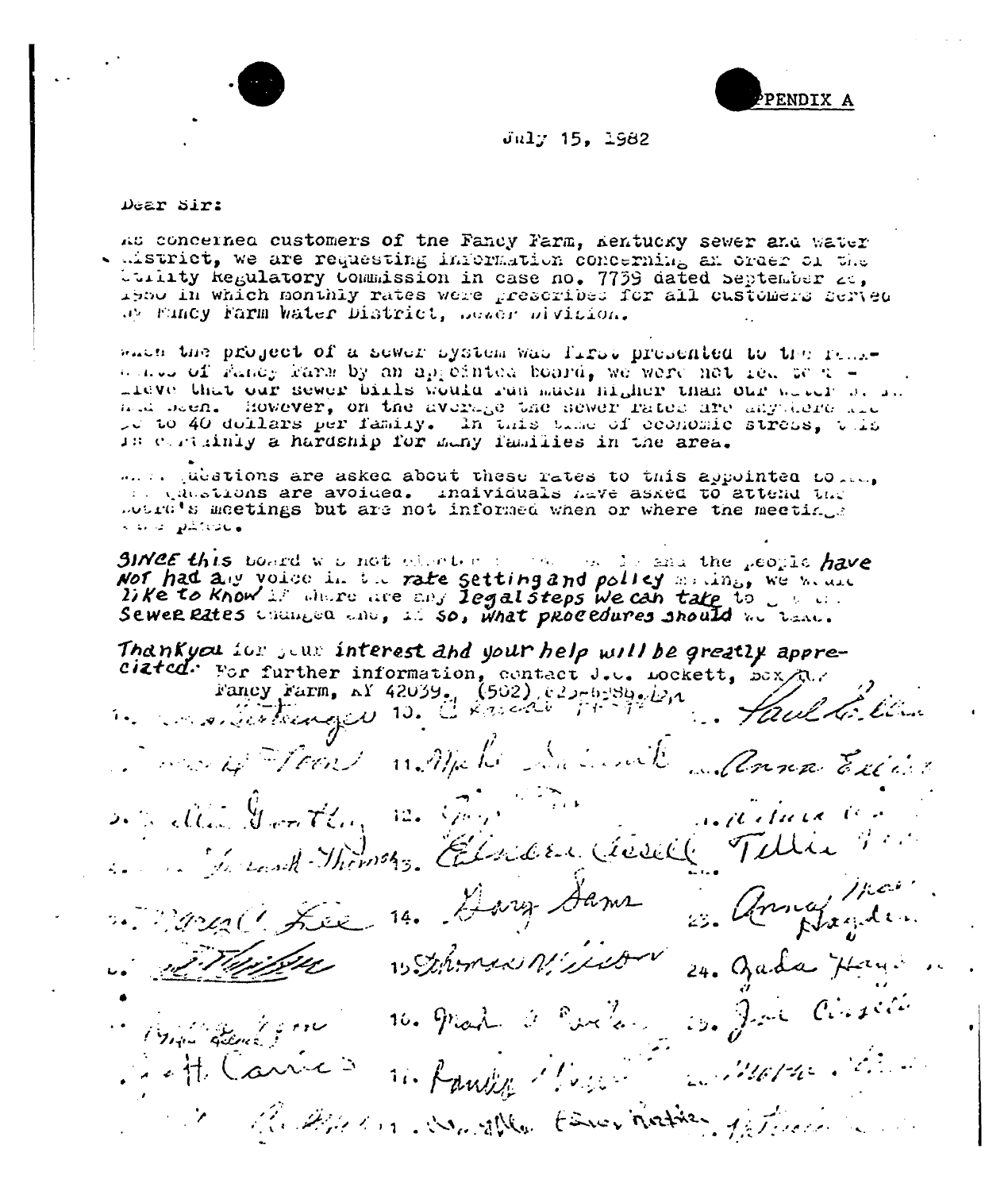48. April Inge of C. Lelule, 1997 28. Auguste n. Delto 29/1/1 + Mrs Reader Solg, the old Building 09. Biring 4.15 30. Jeanson Russell 50. Mother Lerry Josta Jo. Frederick Fire Ealland 31 Spanean's Claiffures Joyce Bellard 72. Wonde l'uniul 32. Lorry Nedlier 52. 53. Dellon Hunts. Wayne Ballog 73. Bernard D. Will Bally :.<br>34. Mary sheller Carries 54. Brandy Alemphalizz, The British Succession Milconys. The Narrows with 35. Annie Framan 55. Mary Hicsdon 16. May 5 Field 36. Ida M W. Illett 56 Comments Pillemon mexical interest 1.2 rue Scholart Coutrey 57. 38. Diolt Holler Continue Milcon 78 April 2 2 19 19 58. Fred Comics 79. Jackson 39. Mod Mis Urmas W. Disting. Mer Cauri Carpo, Mor 1960 40. Mrs Lace May Ross 60. The Entral Cursos months and the Mr. + 41. Mrs. J. 2b. Thompsons.<br>42. Hoc + Henriette Frank. 1. (1962) - 1963 (1962) - presidentistas<br>1970 - Johann Labor, presidentistas 43. Mr Mrs Michael Blencol 63. 43. Mr Mrs Medar Durco 63. 1 par de la 105-103. June 1 Court.<br>44. Mrs Mrs. Money Uses (Précis 10 4000) Charles 11 15. mm. manders or works the De Kow and the Sea  $66.$  The contract  $\cos\phi/\sqrt{q}$ . 400 from froman  $\omega_{\ell,\ell} \in \mathbb{R}^{N_{\ell,\ell}}$  , where  $\omega_{\ell,\ell} \in \mathbb{R}^{N_{\ell,\ell}}$  and  $\omega_{\ell,\ell} \in \mathbb{R}^{N_{\ell,\ell}}$  . Sales of M.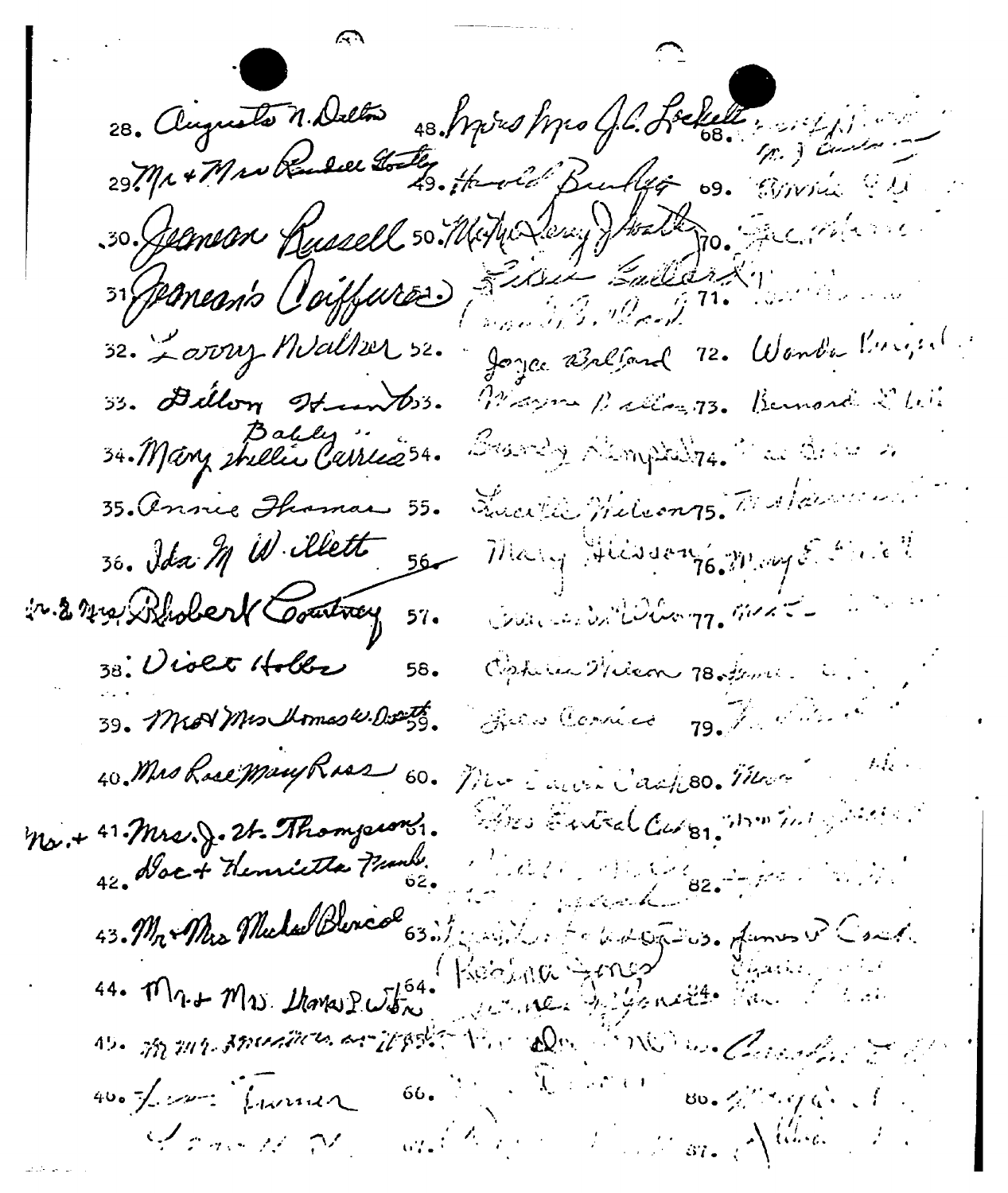148. Stally Rawe 168. Part of the 188. Thomas G. Kilcome 149. Carolyn Joon 169. Jury & Mill 189. Dorathy Kil Coyso 150. Freddie Carrico 170. Le la Hobbe 190. 151. Mus, Nach Hell 171. Nobel Mobiles. 152. Elio Att Mary Barylord 192. 153. Sich of Livedun 173. Pagaro Welz 193.  $194.$ 154. Marley Joan 1814. Claren Reme 155. Tony M. Lillauns. Paule Ellutt 156. Dan Ely 176. PHILLIP Rout 190. 157. Hanry Killey 177. Margi Dossier 197. 153. Kenne Sellars 178. Juanta Elliset 198. 159. Il forine Me 179. Reser Walsh 199. 160. Lydia Fjøthe 180. Bulkus idood 200. 101. Darda Painter 181. Mary Attil Digg? 102. Decembre 741 50 182. Gray Grigos 103. Edward Willit<sup>83.</sup> Dough Clang 164. Jernine Redet 184. Richard & Berning 165. Fran Horty 189. Byl Hopker 166. France Higgin 186. Carry Wilson 167. J. J. a. Mary 1981. Rosa Budgea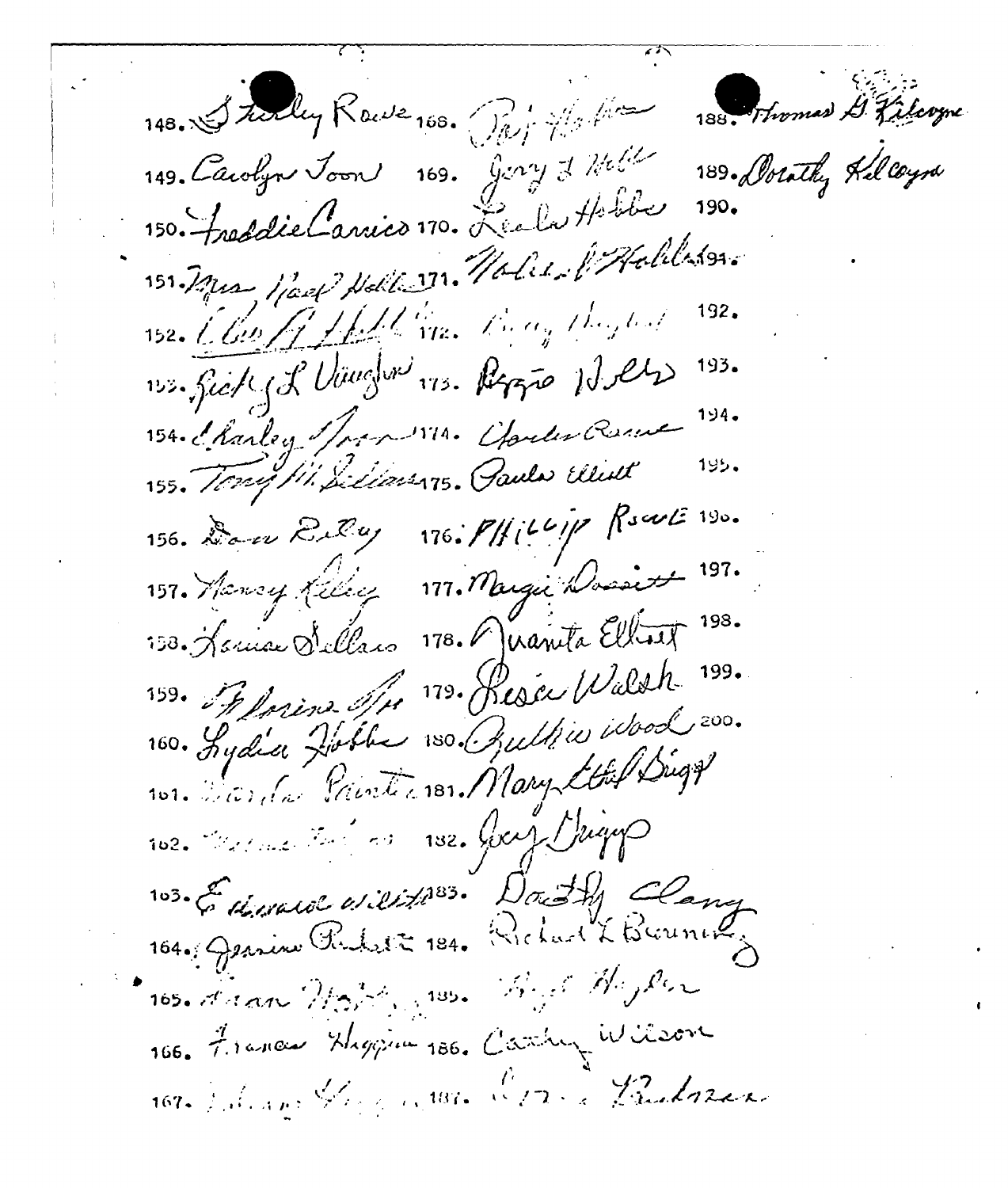Ceil Goldrick Saught H. Surgland Haller Children

医皮肤病 化反应

 $\bigcap_{i=1}^n$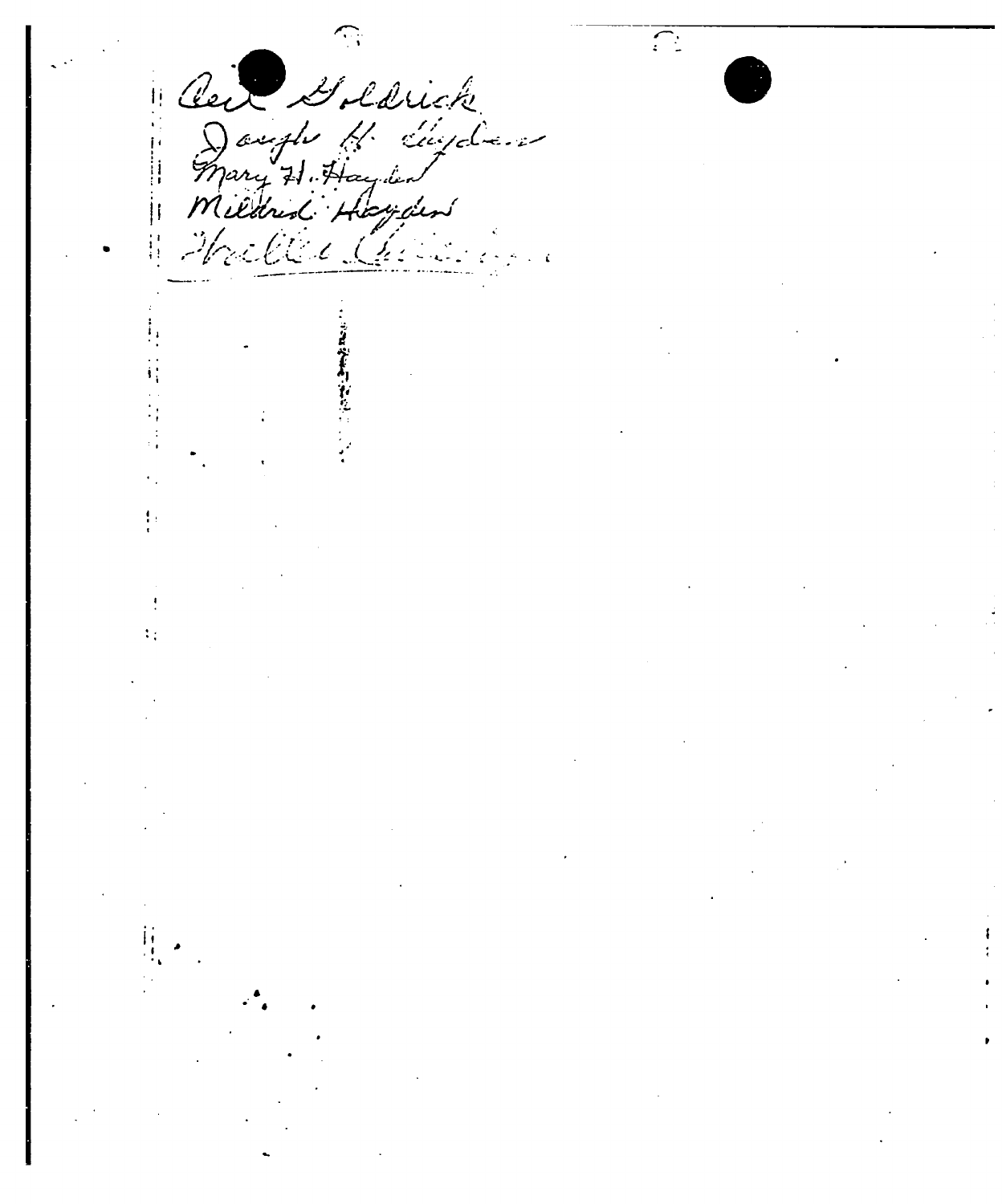58. LudyEllests 108. Rann IX 128. 89. Sevena Dossett 109. Je (Cash, 129. 90. Rose Carrico 110. Mis. Bud, foil 130. 91. Sammy Carrico 111. Margin Seine Sziel. 92. James Le  $112.$  $132.$ 93. 3 Bin Litt power 1 113. 133. 94. Mr. 1. Whis Lorence 114. 134. 95.  $2sin(y)/\sqrt{2}$  115. 135. 96. Boston Nell Clerk 116. 136. 97. Sayle Vanneline 117.  $137.$ 98. June Coulor 118. 138. 99. Jerry (W. Comprisoner) 139. 100. June 100 1 Citté 120. 140. 101. Jakobne) Carrigin. 141. 102. Eachere Cassica 122. 142. 103. Wicky Burger 123. 143. 104. Jour Worden, 124. 144. 145. 106. Early Carried 126. 146. 301 Col. B. Corners 181. 147.

av